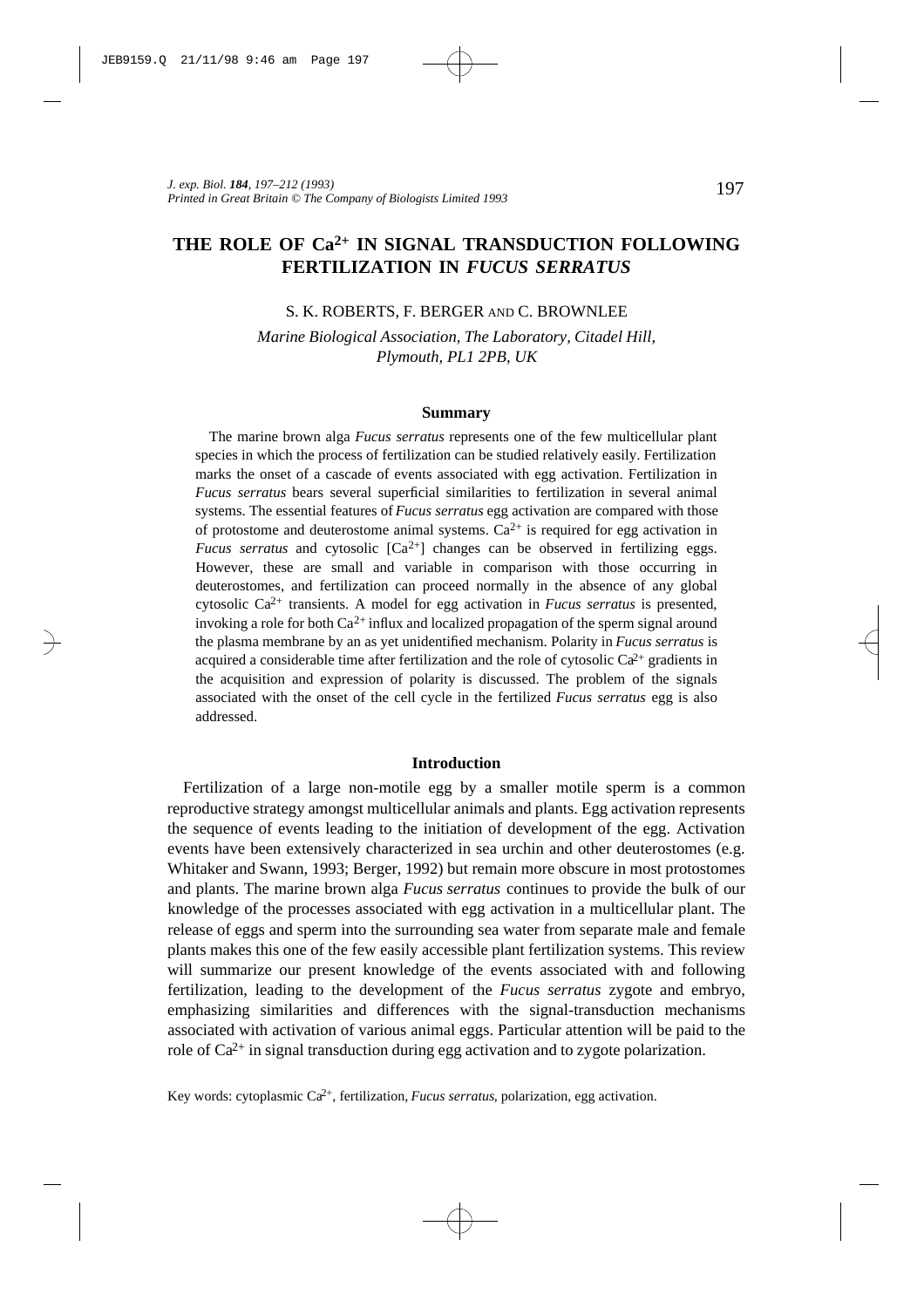# **The unfertilized egg**

Many animal eggs possess animal–vegetal polarity marked by cytological and molecular features (e.g. Giudice, 1986; Gurdon, 1992). For example, ascidian eggs possess animal–vegetal polarity (Jeffery, 1984), and sperm entry, which establishes the pattern of ooplasmic segregation, occurs in the animal hemisphere (Speksnijder *et al.* 1989*a*). In amphibians and *Drosophila melanogaster,* maternal mRNAs and their products form gradients that establish the general organisation of the larval body (Dawid, 1992; St Johnston and Nusslein-Volhard, 1992). In contrast, the unfertilized *Fucus serratus* egg does not show any sign of polarity. The egg membrane is uniformly covered with an amorphous gelatinous layer (Levring, 1952). The pronucleus remains at the centre of the egg throughout fertilization (Brawley *et al.* 1976*b*; Swope and Kropf, 1993). The cytoskeleton is evenly distributed around the cortex (Kropf *et al.* 1990; Kropf, 1992) and organelles and numerous cytoplasmic inclusions are distributed evenly in the egg (Brawley *et al.* 1976*a*). Maternal mRNA stored as ribonucleoproteins (Hetherington *et al.* 1990) is present, but information is lacking concerning its distribution.

The electrical properties of the *Fucus serratus* egg show similarities with those of several animal eggs. The *Fucus serratus* egg plasma membrane contains voltage-gated channels and can elicit action-potential-like voltage responses when depolarized in current-clamp mode (Taylor and Brownlee, 1993). Voltage-clamp analysis of the currents underlying this response reveals the presence of an inward current which activates rapidly and inactivates slowly on depolarization of the plasma membrane from resting levels of  $-55$ mV to potentials more positive than  $-30$ mV. Further depolarization elicits a more slowly activating outward current. Inhibitor and ion-substitution experiments show that  $Ca<sup>2+</sup>$  could carry the inward current and that  $K<sup>+</sup>$  carries the outward current (Taylor and Brownlee, 1993). Similar  $Ca^{2+}$ -dependent action potentials are found in deuterostomes such as sea urchins (e.g. David *et al.* 1988; Lynn *et al.* 1988) and protostomes such as *Urechis caupo* (Jaffe *et al.* 1979). Their relative roles during the fertilization potential and in egg activation will be discussed below.

### **Responses to fertilization**

# *Early events*

In the sea urchin egg, fusion with a sperm is followed, after a short 'latent period' (Allen and Griffin, 1958) during which the sperm signal is transduced to the egg, by the series of events depicted in Fig. 1. The corresponding events characterized in the fertilizing *Fucus serratus* egg are juxtaposed. As with the sea urchin, a fertilization potential marks the onset of egg activation in *Fucus serratus*. It takes place as a depolarization from  $-50$ mV to membrane potentials more positive than  $-20$ mV (Brawley, 1991; Taylor and Brownlee, 1993), followed by a repolarization lasting approximately 5min.

Fig. 1. Comparison of the time courses for the main events associated with and following fertilization in sea urchin and in *Fucus serratus* eggs.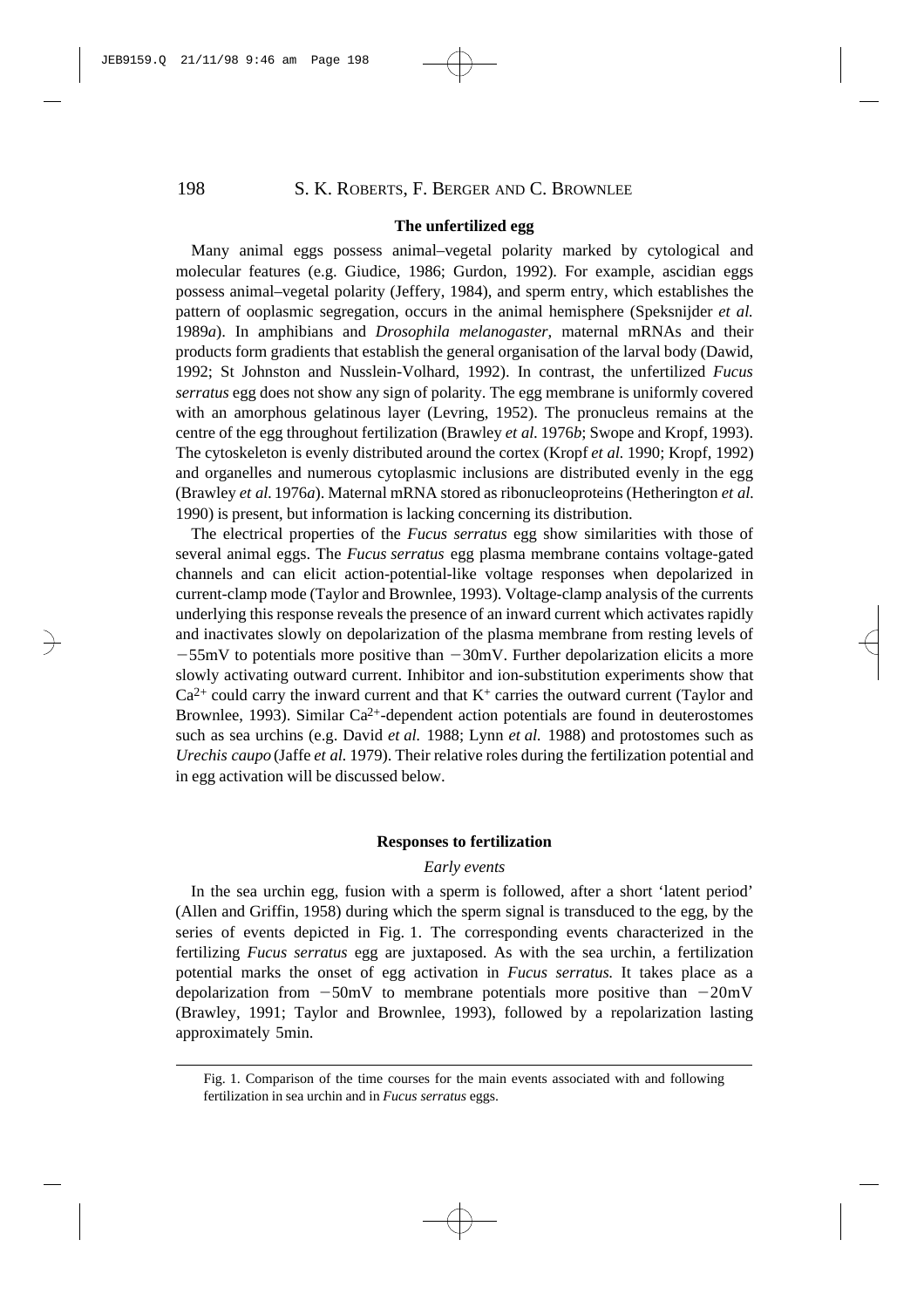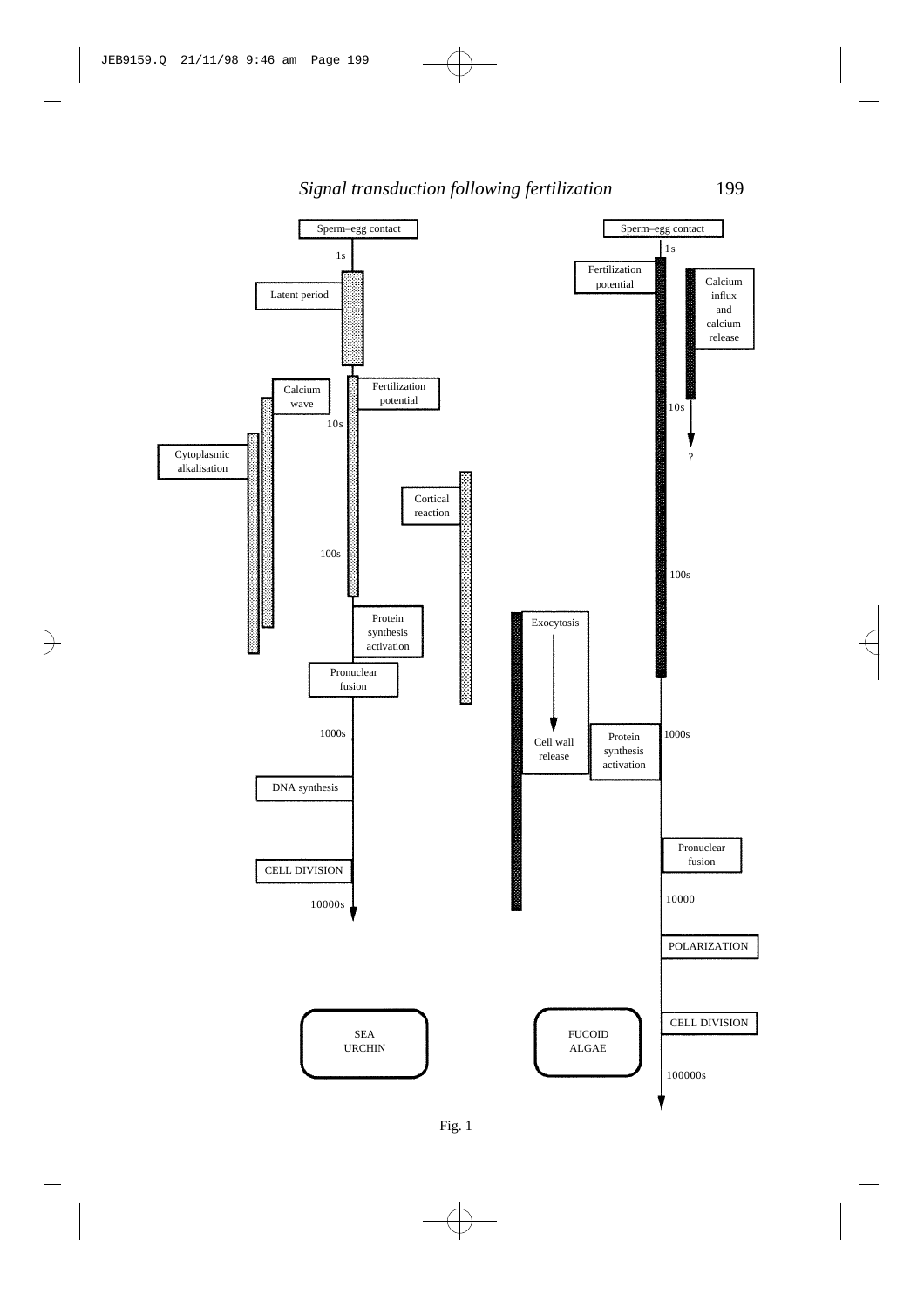In all deuterostome eggs studied, a major early activation event is a rise in the concentration of free cytoplasmic  $Ca^{2+}$ ,  $[Ca^{2+}]\text{i}$  (for reviews, see Whitaker and Swann, 1993; Jaffe, 1991; Berger, 1992). This propagates from the site of sperm entry through the egg cytosol as a concentration wave. As we will discuss below, though elevation of  $[Ca<sup>2+</sup>]$  is involved in fertilization in protostomes and in fucoid algae, fundamental differences exist in the mechanisms underlying this elevation.

### *Polyspermy blocks*

Mechanisms providing a barrier to polyspermy have evolved in many cases where fertilization is external and multiple sperm–egg encounters are likely (Ginsburg, 1988). Though exceptions exist (e.g. the ctenophore *Beroe ovata*, Carre *et al.* 1990), the fertilization potential provides an initial transient block to polyspermy and a more permanent block is established later by modification of the egg surface. In the sea urchin (and also in fish and amphibians), a wave of exocytosis sets a hard fertilization envelope (Moser, 1939). In ascidians, modification of the cortical cytoskeleton during the contraction wave can prevent further sperm entry (Sawada and Osanai, 1981). The case with protostomes, such as the marine worm *Urechis caupo*, is less clear (Gould and Stephano, 1989), though a wave of fertilization-induced exocytosis is absent in most species studied. When internal fertilization is the rule, a barrier against polyspermy is lacking, as in many birds, or refined, as in mammals where exocytosis liberates an enzyme that modifies the sperm receptor ZP3 of the zona pellucida (Bleil and Wasserman, 1980). In the *Fucus serratus* egg, the cortical area is rich in vesicles full of electron-clear material. After fertilization, the vesicles fuse with each other (Brawley *et al.* 1976*a*) and with the plasma membrane (Peng and Jaffe, 1976), releasing polysaccharides on the outside of the plasma membrane into the cell wall (for a review, see Evans *et al.* 1982). The onset of cell wall release probably occurs within seconds of fertilization and can be detected minutes later (Brawley and Bell, 1987; Evans *et al.* 1982; Roberts and Brownlee, 1993). The cell wall is released uniformly and simultaneously on the egg surface (Roberts and Brownlee, 1993; Peng and Jaffe, 1976) and constitutes a mechanical barrier against polyspermy.

#### *The cell wall and* Fucus serratus *zygote development*

The cell wall provides an effective protection against mechanical stresses and sudden variations of the external osmotic environment (Brawley and Johnston, 1991). Moreover, the cell wall is essential for growth and development. In parallel with an increase in  $K^+$ conductance (Taylor and Brownlee, 1993), internal osmotic pressure increases rapidly after fertilization (Allen *et al.* 1972). This provides the turgor that is necessary for rhizoid germination (Torrey and Galun, 1970). Unpolarized *Fucus serratus* embryos cannot establish an axis without a cell wall (Kropf *et al.* 1988). During axis fixation, membrane and cell wall are connected through a vitronectin-like protein at the site of rhizoid germination (Wagner *et al.* 1992). The first mitosis starts 12–18h after fertilization, after the cell wall has played its major part in the establishment of the polarization template (axis fixation) and made possible the increase of turgor crucial for germination and, more generally, for growth (Torrey and Galun, 1970). Cell wall release following fertilization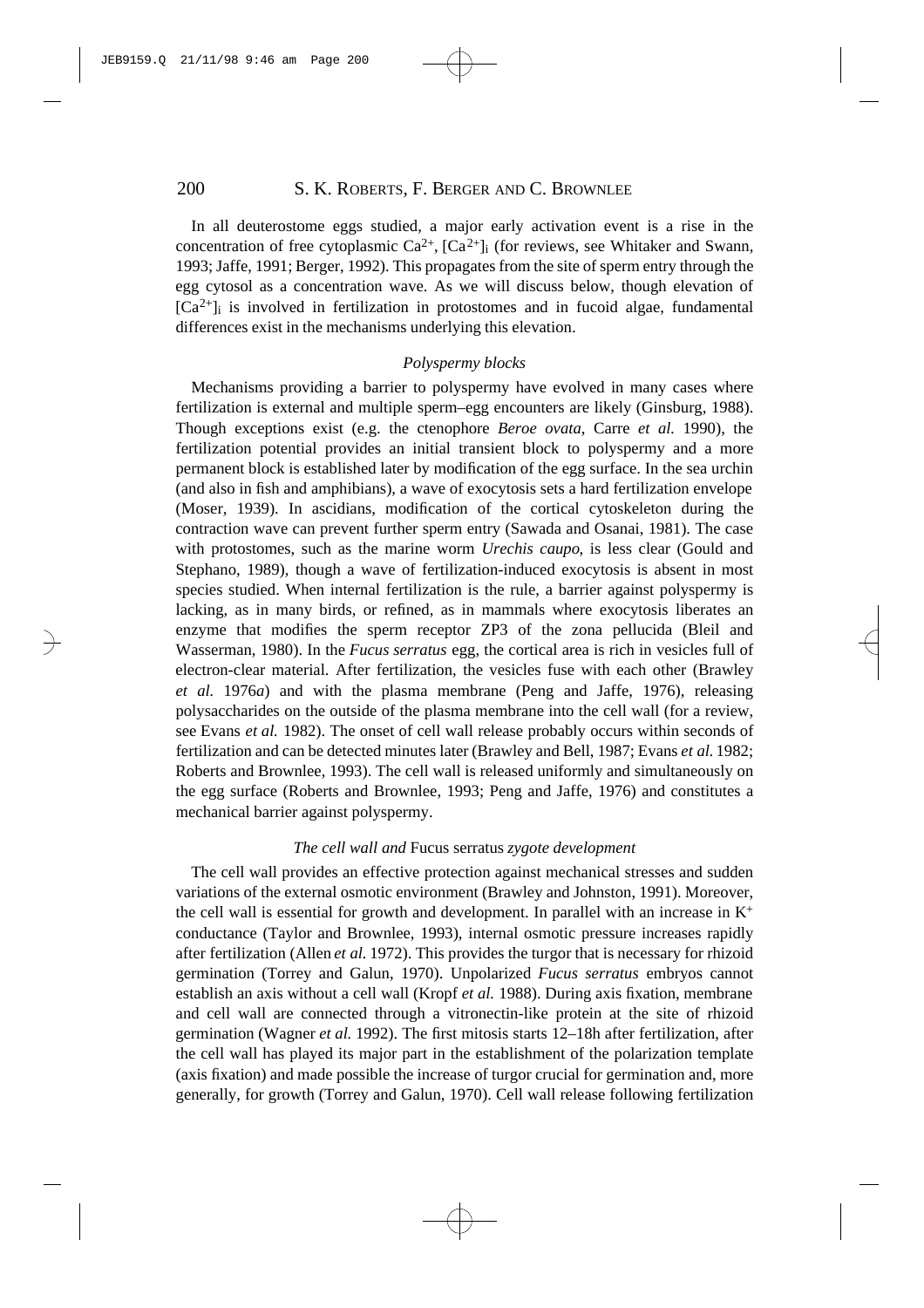in *Fucus serratus* thus appears to have a much broader and fundamental developmental significance than the cortical reaction in animal eggs.

### *Metabolic and molecular changes and* Fucus serratus *egg activation*

Fertilization in *Fucus serratus* is also accompanied by a series of biochemical events. Metabolic oxygen consumption increases, doubling within minutes of fertilization (Whitaker, 1931; Levring, 1952) and remaining constant throughout the first cell cycle. However, this is distinct from the sharp transient in oxygen consumption observed in sea urchin eggs which is related to ovoperoxidase activity during fertilization membrane hardening (Shapiro, 1991; Heinecke and Shapiro, 1992).

In animal eggs, stored maternal mRNA in the form of messenger ribonucleoprotein (mRNP) is used to support zygote development up to the mid-blastula stage (Davidson, 1986). Although maternal mRNAs represent a potential pool for synthesis of major proteins (e.g. actin) in *Fucus serratus* (Masters *et al.* 1992; Kropf *et al.* 1989), *de novo* mRNA synthesis starts about 1h after fertilization (Koehler and Linsken, 1967; Peterson and Torrey, 1968). Transcription of essential mRNAs for future zygote development is complete within 4h, after which actinomycin D does not prevent polarization or the first cell division (Quatrano, 1968; Kropf *et al.* 1989). RNA translation starts after 1 h (Koehler and Linskens, 1967; Peterson and Torrey, 1968) and is required until rhizoid germination (Kropf *et al.* 1989; Quatrano, 1968).

In summary, fertilization mechanisms in *Fucus serratus* eggs bear some significant similarities, at least superficially, with their animal counterparts. These include the generation of a fertilization potential, the presence of two successive blocks to polyspermy, the signalling by sperm of the onset of metabolic activity and the presence of stored maternal mRNA. An important singularity of *Fucus serratus*fertilization is the late appearance of zygote polarity and first cleavage. The unfertilized egg is not polarized and fertilization itself does not reorganize the cytoplasm as is often the case in animals. Polarization relies entirely on environmental cues and fertilization provides the machinery to transduce the signals. For example, zygotes acquire sensitivity to the main polarizing vector (blue light) only 4–6h after fertilization (Whitaker, 1936; Bentrup, 1963). Cell division is completed approximately 20h after the onset of fertilization of fucoid eggs (Allen and Kropf, 1992). This is relatively slow. By comparison, the first cell cycle is completed 85–95min after fertilization of sea urchin eggs (Epel, 1990). In the next sections we will discuss the signal transduction mechanism underlying these responses in *Fucus serratus.*

# **Signal transduction and egg activation**

### *Receptors and early signals*

A gene coding for a sperm receptor in the plasma membrane of the sea urchin egg has recently been cloned (Foltz *et al.* 1993). The deduced amino acid sequence does not possess any similarities with other receptors involved in signal transduction. This and other arguments have weakened the case for the involvement of a receptor/G-protein in transduction of the sperm signal (Whitaker and Swann, 1993; Berger, 1992). As an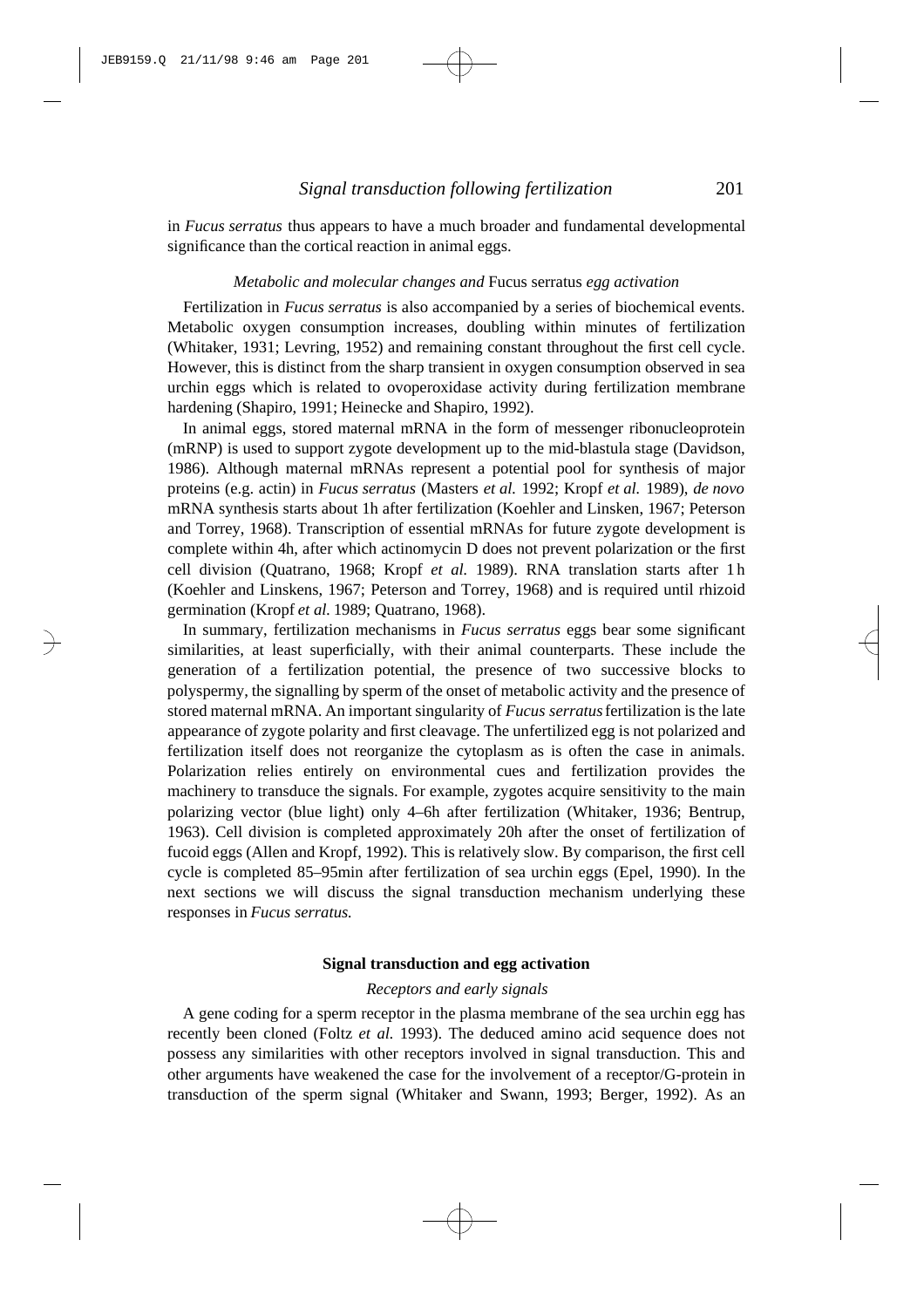alternative, evidence has accumulated suggesting that an activating sperm factor is injected during gamete fusion. Injections of sperm extracts from *Urechis caupo* (Gould and Stephano, 1989), sea urchin and mammals (Whitaker and Crossley, 1990) can crossactivate eggs of various species. This is the only treatment which mimics closely the various events involved in egg activation (e.g. Swann *et al.* 1992). An additional hypothesis involves multiple receptors for the sperm similar to the recognition between helper T cells and antigen-presenting B cells (a case of self/non-self recognition, Abraham *et al.* 1992). Sperm receptors could be linked to tyrosine kinase activity, which has been characterized in sea urchins (Ciapa and Epel, 1991; Peaucellier *et al.* 1993).

In *Urechis caupo*, a potential egg activator is an acrosomal protein (Gould and Stephano, 1991). A hexapeptide isolated from the protein proves to have similar biological activity to the native protein and to trigger meiotic resumption in oyster oocytes (Gould and Stephano, 1991). This implies the existence of a sperm receptor which could be a sodium channel (Gould-Somero, 1981).

In *Fucus serratus*, glycoproteins which may be involved in sperm–egg recognition have been characterized immunologically on the surface of both sperm and eggs (Jones *et al.* 1990; Stafford *et al.* 1992, 1993). Surface glycoproteins are distributed in discrete domains on the egg surface. Their possible roles in signal transduction during *Fucus serratus* egg activation remain to be characterized.

# *Egg activation and cytoplasmic Ca*2+

Two general models of egg activation have been proposed on the basis of studies with deuterosomes and protosomes (Jaffe, 1983).

### *Deuterostomes*

The deuterostome model of egg activation is characterized by a wave or waves of elevated  $[Ca^{2+}]$  traversing the egg. These originate from the point of sperm entry and involve the liberation of  $Ca^{2+}$  from internal stores. This is thought to signal, at least in part, the cascade of events responsible for initiating zygote development.  $[Ca^{2+}]_i$  has been reported to rise to levels of up to  $10 \mu$ mol l<sup>-1</sup> from resting levels of  $100-200$ nmol l<sup>-1</sup> (e.g. Brownlee and Dale, 1990; Mohri and Hamaguchi, 1991).  $Ca^{2+}$  wave propagation has been investigated in detail in sea urchin, *Xenopus laevis* and mouse eggs and two basic mechanisms have been proposed: (a) inositol 1,4,5-trisphosphate [Ins(1,4,5)*P*3] induced Ca<sup>2+</sup> release (IICR), which relies on liberation of Ca<sup>2+</sup> from Ins(1,4,5)*P*<sub>3</sub>sensitive stores, which then stimulates further  $\text{Ins}(1,4,5)P_3$  production (by Ca<sup>2+</sup> activation of phospholipase C) and (b)  $Ca^{2+}$ -induced  $Ca^{2+}$  release (CICR), where elevated  $[Ca^{2+}]$ <sub>i</sub> stimulates release from  $Ins(1,4,5)P_3$ -insensitive stores. These mechanisms are thought not to be mutually exclusive and more complex models involving cross-talk between them have been suggested (e.g. Ciapa *et al*. 1993; Dupont *et al*. 1991).

The first detectable event during deuterostome egg activation is an increase in membrane conductance and depolarization due to the activation of sperm-gated cation channels at the point of sperm entry (McCulloh and Chambers, 1991; Dale *et al.* 1978). This is associated with a transient influx of  $Ca^{2+}$  into the egg (McDougall *et al.* 1993; Shen and Buck, 1993) and marks the onset of the latent period, which is followed by an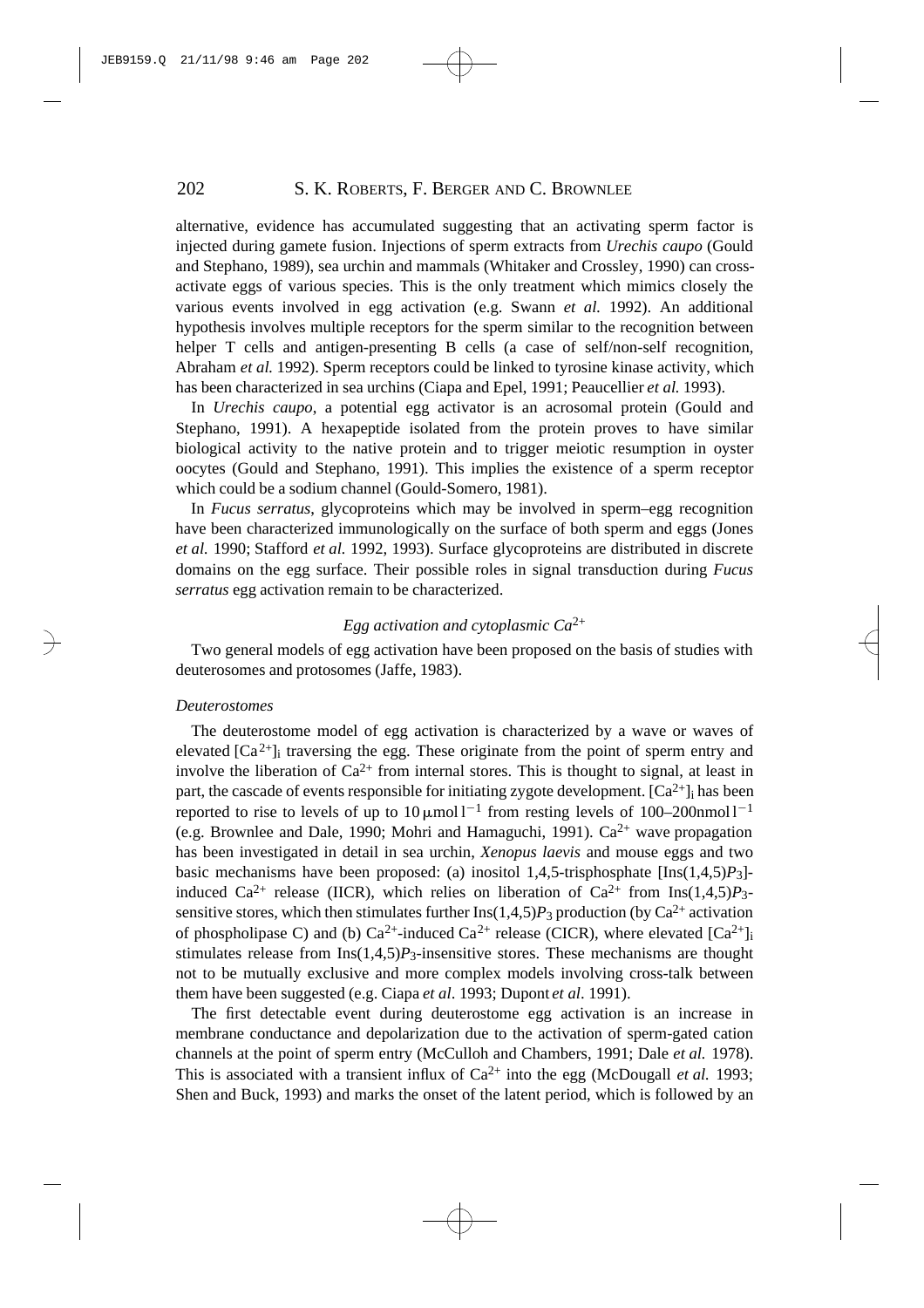action potential and the fertilization potential (Allen and Griffin, 1958; Whitaker *et al.* 1989; McCulloh and Chambers, 1991; McDougall *et al.* 1993). The fertilization potential results from  $Ca^{2+}$  activation of cation channels in the sea urchin as  $Ca^{2+}$  levels increase during the Ca2+ wave (Chambers and deArmendi, 1979; David *et al.* 1988). In *Xenopus laevis*, the fertilization potential involves  $Ca^{2+}$  activation of plasma membrane  $Cl^$ channels (Ferguson *et al.* 1990).

The sea urchin  $Ca^{2+}$  wave is thought to be propagated predominantly by CICR. Potent CICR agonists, ryanodine and caffeine, stimulate egg activation (Galione *et al.* 1991; Sardet *et al.* 1992) and the ryanodine binding sites have been localized in the cortical region (McPherson *et al.* 1992). Although Ins(1,4,5)*P*3 turnover is dramatically enhanced during sea urchin egg activation (Turner *et al.* 1984), heparin [a potent competitive inhibitor of Ins $(1,4,5)P_3$  binding to its receptor] does not inhibit the sperm-induced Ca<sup>2+</sup> transient (Rakow and Shen, 1990), suggesting that there is no requirement for Ins(1,4,5)*P*3 during wave propagation. However, in *Xenopus laevis* and hamster eggs, heparin does abolish the  $Ca^{2+}$  wave (DeLisle and Welsh, 1992) and antibodies to phosphatidylinositol 4,5-bisphosphate  $[Ptdlns(4,5)P_2]$ , the precursor of  $Ins(1,4,5)P_3$ , inhibit sperm activation of the egg (Miyasaki *et al.* 1992; Larabell and Nuccitelli, 1992). Furthermore, only the Ins(1,4,5)*P*3 receptor has been purified from *Xenopus laeivs* eggs and neither ryanodine nor caffeine is able to induce  $Ca^{2+}$  release (Parys *et al.* 1992). A mechanism of wave propagation based on IICR is likely to operate in these eggs. The  $Ca<sup>2+</sup>$  wave and other aspects of deuterostome egg activation have been thoroughly discussed recently (Berger, 1992; Whitaker and Swann, 1993).

### *Protostomes*

A unifying feature of deuterostome egg activation is its independence of the presence of external  $Ca^{2+}$  (Schmidt *et al.* 1982). In contrast, a requirement for external  $Ca^{2+}$  is well documented during protostome egg activation, namely in *Urechis caupo*, *Spisula solidissima* and *Barnea candida*. Egg activation can be prevented in Ca<sup>2+</sup>-depleted sea water despite sperm penetration (Allen, 1953). As with the sea urchin, the fertilization potential in *Urechis caupo* is preceded by an action potential (Jaffe *et al.* 1979). The initial depolarization phase results from an increased conductance due to gating of  $Na<sup>+</sup>$ channels at the point of sperm fusion (Jaffe *et al.* 1979; Gould-Somero, 1981). This is amplified by activation of voltage-gated  $Ca^{2+}$  channels, which allow a considerable  $Ca^{2+}$ influx into the egg during the first few seconds of the fertilization potential (Jaffe *et al.* 1979; Johnston and Paul, 1977). The prolonged phase of the fertilization potential is due largely to Na<sup>+</sup> influx (Jaffe *et al.* 1979). Protostome eggs can also be activated by depolarization of the plasma membrane with high external  $[K^+]$ , reflecting the opening of voltage-gated  $Ca^{2+}$  channels.

Few direct measurements of  $[Ca^{2+}]$  during protostome egg activation have been made. Brassard *et al.* (1988) reported increased fluorescence of the  $Ca^{2+}$  indicator Quin-2 during artificial activation of *Barnea candida* eggs. A more recent report (Freeman and Ridgeway, 1993) demonstrated increased luminescence of an endogenous aequorin-like Ca2+-activated photoprotein in the cytoplasm of the eggs of the hydrozoans *Phialidium gregarium* and *Mitrocomella polydiademata* during fertilization. The magnitude of the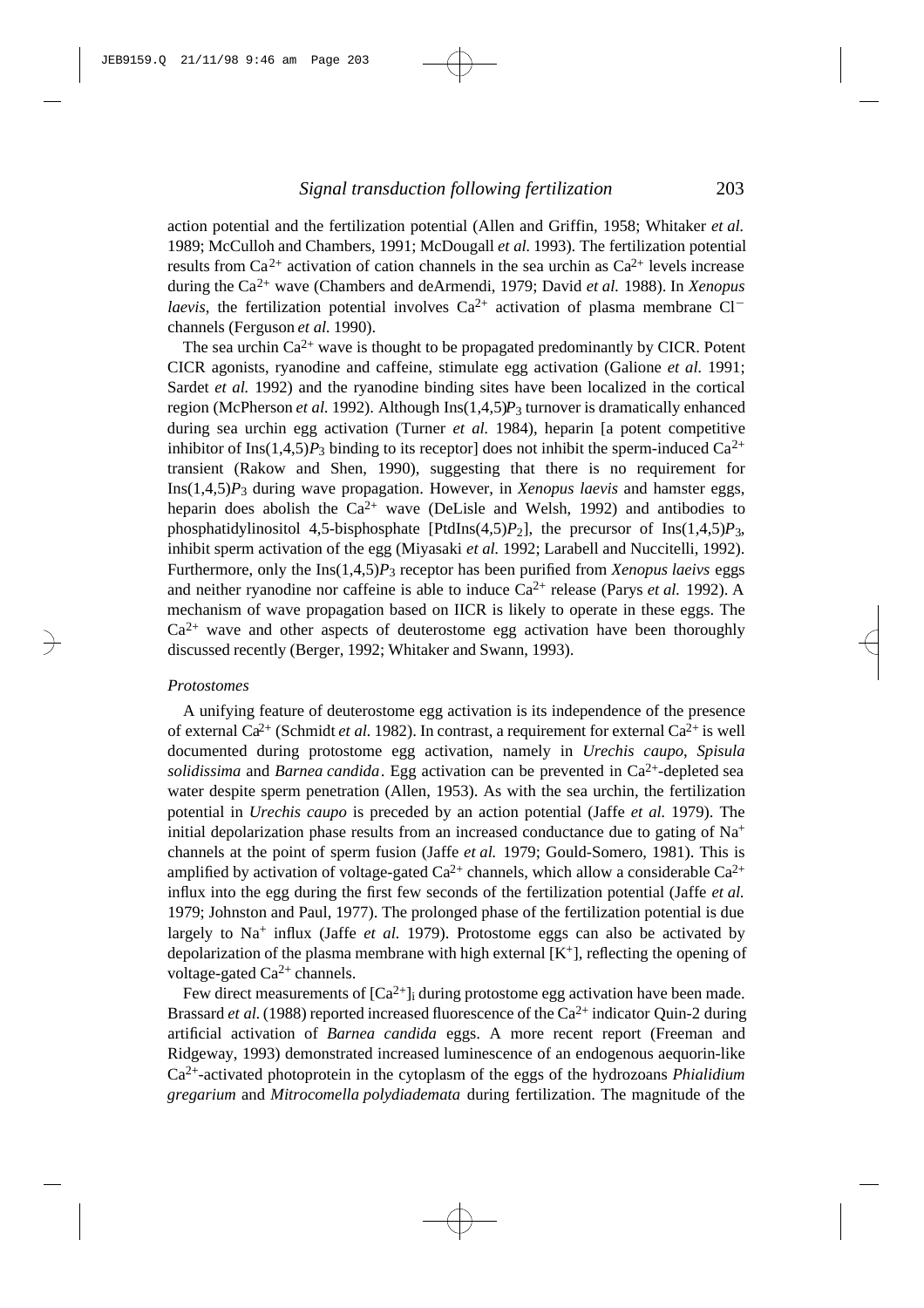$Ca<sup>2+</sup>$  elevation underlying this is unknown. Improved spatiotemporal measurements are necessary to determine the presence or absence of a  $Ca^{2+}$  wave. Several  $Ca^{2+}$ -dependent events occur as a wave during deuterostome egg activation, e.g. cortical granule exocytosis or cortical reaction (Moser, 1939) and contraction (Brownlee and Dale, 1990), indicating indirectly the presence of the  $Ca^{2+}$  wave. However, no such 'fertilization waves' have been reported during protostome egg activation. Cortical granules are present in *Urechis caupo* and surface coat elevation occurs as a slow irregular release taking approximately 20min (Tyler, 1932).

A range of protostome eggs can be activated by A23187 in  $Ca^{2+}$ -free sea water (Paul, 1975), demonstrating at least the presence of internal  $Ca^{2+}$  stores. Furthermore, PtdIns(4,5)*P*2 turnover is increased in *Spisula solidissima* eggs at fertilization, and the injection of  $\text{Ins}(1,4,5)P_3$  causes germinal vesicle breakdown and egg activation (Bloom *et al.* 1988).

### Fucus serratus

*Fucus serratus* egg activation is also dependent on the presence of external  $Ca^{2+}$ . Eggs will not exhibit fertilization potentials in low  $\left($ <1.0mmol $1^{-1}$ ) Ca<sup>2+</sup> concentrations. Tracer experiments using  $45Ca^{2+}$  reveal a sperm-induced  $Ca^{2+}$  influx lasting up to 5min and representing a three- to fourfold increase above pre-fertilization levels (Roberts and Brownlee, 1993). Our unpublished observations demonstrate increased  $Ca^{2+}$  influx by monitoring the Mn<sup>2+</sup> quench of Fura-2 fluorescence (O'Sage *et al.* 1989) in Fura-2– dextran-loaded *Fucus serratus* eggs coincident with the onset of the fertilization potential. The *Fucus serratus* fertilization potential is characterized by a rapid initial depolarization phase, followed by a slower depolarization to values more positive than  $-20$ mV and a slow repolarization to pre-fertilization potentials (Brawley, 1991; Taylor and Brownlee, 1993). There is no evidence for an initial action potential. Removal of external Na<sup>+</sup> significantly reduces the initial depolarization during the fertilization potential (Brawley, 1991), while removing external  $Ca^{2+}$  immediately after the onset of the fertilization potential diminishes the magnitude of the subsequent depolarization and inhibits egg activation (S. K. Roberts and C. Brownlee, unpublished observations). This contrasts with *Urechis caupo*, where removal of  $Ca^{2+}$  did not affect the prolonged depolarization phase of the fertilization potential (Jaffe *et al.* 1979). The kinetics and activation threshold of the Ca2+ channels in the *Fucus serratus* plasma membrane are consistent with their having a role in carrying  $Ca^{2+}$  into the egg during the fertilization potential (Taylor and Brownlee, 1993; see above). Though increased  $Ca^{2+}$  influx occurs during *Fucus serratus* egg activation, photometric measurements of Ca<sup>2+</sup> in Fura-2–dextran-loaded eggs have so far failed to show any explosive increases in  $[Ca^{2+}]_i$ (Roberts and Brownlee, 1993). In a proportion of the eggs studied (approximately 30%), relatively small whole-egg  $[Ca^{2+}]$  elevations to around 300nmol  $1^{-1}$  (from 100–200nmol  $1^{-1}$  resting  $[Ca^{2+}]_i$ ) were observed, coincident with the fertilization potential, while in others no elevations were detected (Roberts and Brownlee, 1993). Parallel studies using confocal laser scanning microscopy never showed a fertilizationassociated Ca<sup>2+</sup> wave but rather small increases in  $[Ca^{2+}]_i$ , possibly originating from the cortical region, consistent in magnitude with those measured with Fura-2–dextran.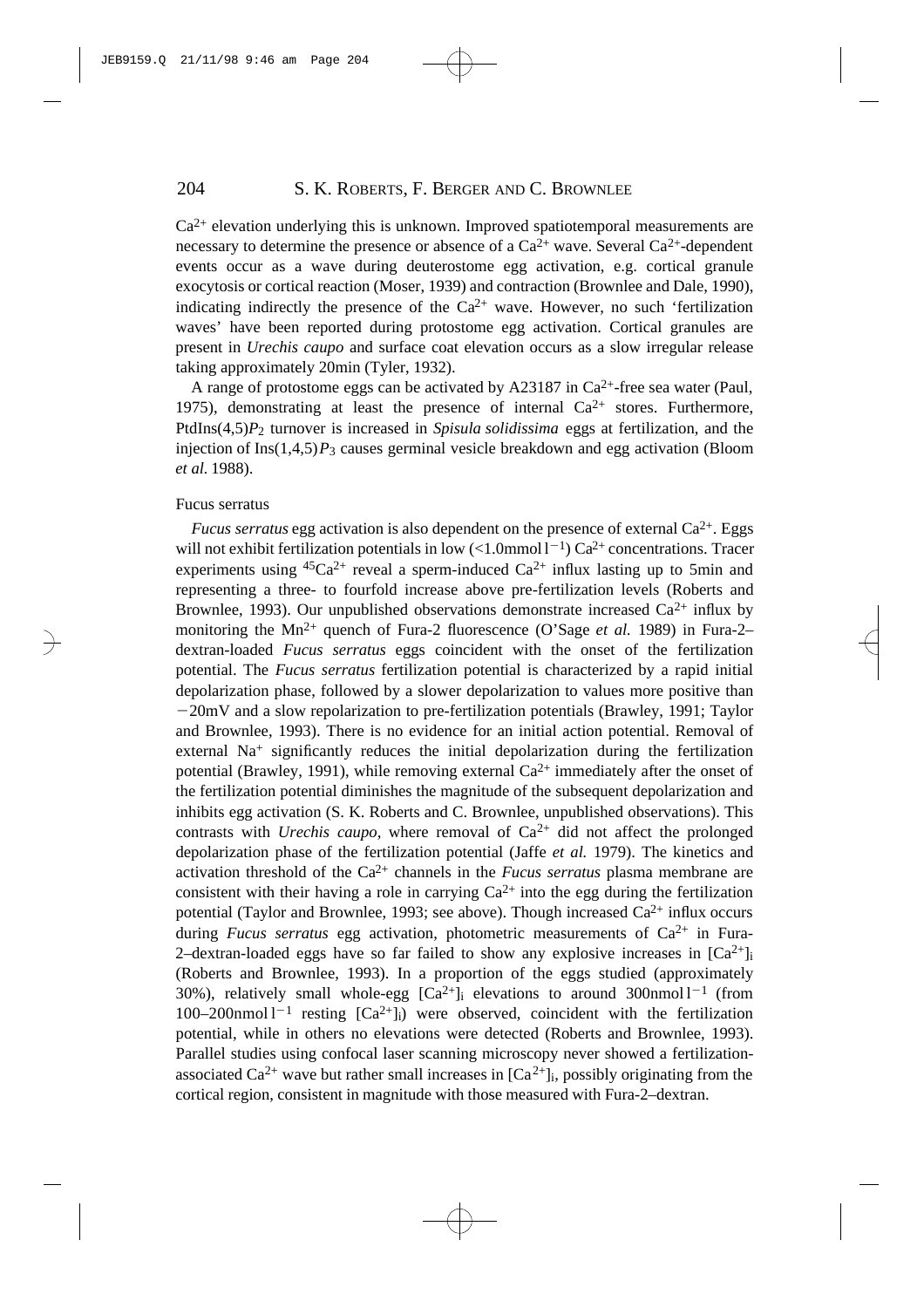Injection of appropriate amounts of  $Ca^{2+}$  buffers (BAPTA and Br<sub>2</sub>BAPTA) completely inhibit any fertilization-associated whole-egg  $[Ca^{2+}]$  elevation while allowing normal egg activation and subsequent zygote development (Roberts and Brownlee, 1993). However, injection of higher concentrations of  $Ca^{2+}$  buffer  $(>1$ mmol $1^{-1}$  [Br<sub>2</sub>BAPTA]<sub>i</sub> and  $>3$ -4mmol1<sup>-1</sup> [BAPTA]<sub>i</sub>) did inhibit egg activation, suggesting a role for elevated  $[Ca<sup>2+</sup>]$ ; at least in the early stages of egg activation. Furthermore, Br<sub>2</sub>BAPTA is a more effective buffer than BAPTA ( $K_d$  values of 3.6  $\mu$ mol l<sup>-1</sup> and 0.7  $\mu$ mol l<sup>-1</sup> respectively; Speksnijder *et al.* 1989*b*) in preventing egg activation, including cell wall exocytosis. Assuming that a  $Ca^{2+}$  buffer will be most efficient at buffering  $[Ca^{2+}]_i$  close to its  $K_d$ value, a [Ca2+]<sup>i</sup> elevation to micromolar levels would appear to be necessary for *Fucus serratus* egg activation. The failure to detect such an elevation using photometry can be explained if the elevation is localized and so averaged out in whole-egg  $[Ca^{2+}]_i$ measurements. These results are consistent with the occurrence of a localized  $[Ca^{2+}]_i$ elevation just beneath the plasma membrane which mediates fertilization-associated cell wall secretion.

Three possible models for the role of  $Ca^{2+}$  in the propagation of the sperm signal to the rest of the egg in *Fucus serratus* are presented in Fig. 2. Signal transduction *via* a Ca2+ wave passing through the egg causing significant elevation of  $[Ca^{2+}]_i$ , either through CICR or through a more complex  $Ca^{2+}$  release pathway (Fig. 2A) can be largely discounted since large elevations in [Ca2+]<sup>i</sup> have not been observed during *Fucus serratus* egg activation. Furthermore, buffering global  $Ca^{2+}$  transients does not necessarily prevent egg activation. Egg activation resulting from simple  $Ca^{2+}$  influx through voltageregulated channels (the protostome model) (Fig. 2B) could explain the small global  $[Ca<sup>2+</sup>]$  elevations, if these occurred locally, and would also explain the lack of effects of BAPTA buffers if the influx were sufficient to overcome locally the capacity of the buffer. In this case, the initial depolarization induced by the sperm would propagate rapidly around the egg during the initial depolarization phase of the fertilization potential. However, this model does not explain the inability to activate *Fucus serratus* eggs by simple depolarization. Therefore, an additional signal is required which either prevents spontaneous inactivation of the  $Ca^{2+}$  channels during fertilization or augments the  $Ca^{2+}$ influx. This additional signal would need to propagate around the egg, at least beneath the plasma-membrane. Possibilities include a plasma-membrane-located biochemical cascade, such as a protein kinase cascade, or a highly localized CICR or IICR mechanism (Fig. 2C) which could act together with  $Ca^{2+}$  influx to stimulate exocytosis. This would depend on the localization of releasable  $Ca^{2+}$  stores close to the plasma membrane. Indeed, smooth endoplasmic reticulum does occur in close proximity to the plasma membrane (Brawley *et al.* 1976*b*), though it is not clear whether its distribution is restricted to this region.

### **Polarization**

*Fucus serratus* egg polarity is eventually determined by the environment, though it is not known whether the fertilizing sperm sets an initial axis. It has been proposed that the site of sperm entry determines an initial labile axis subsequently over-ridden by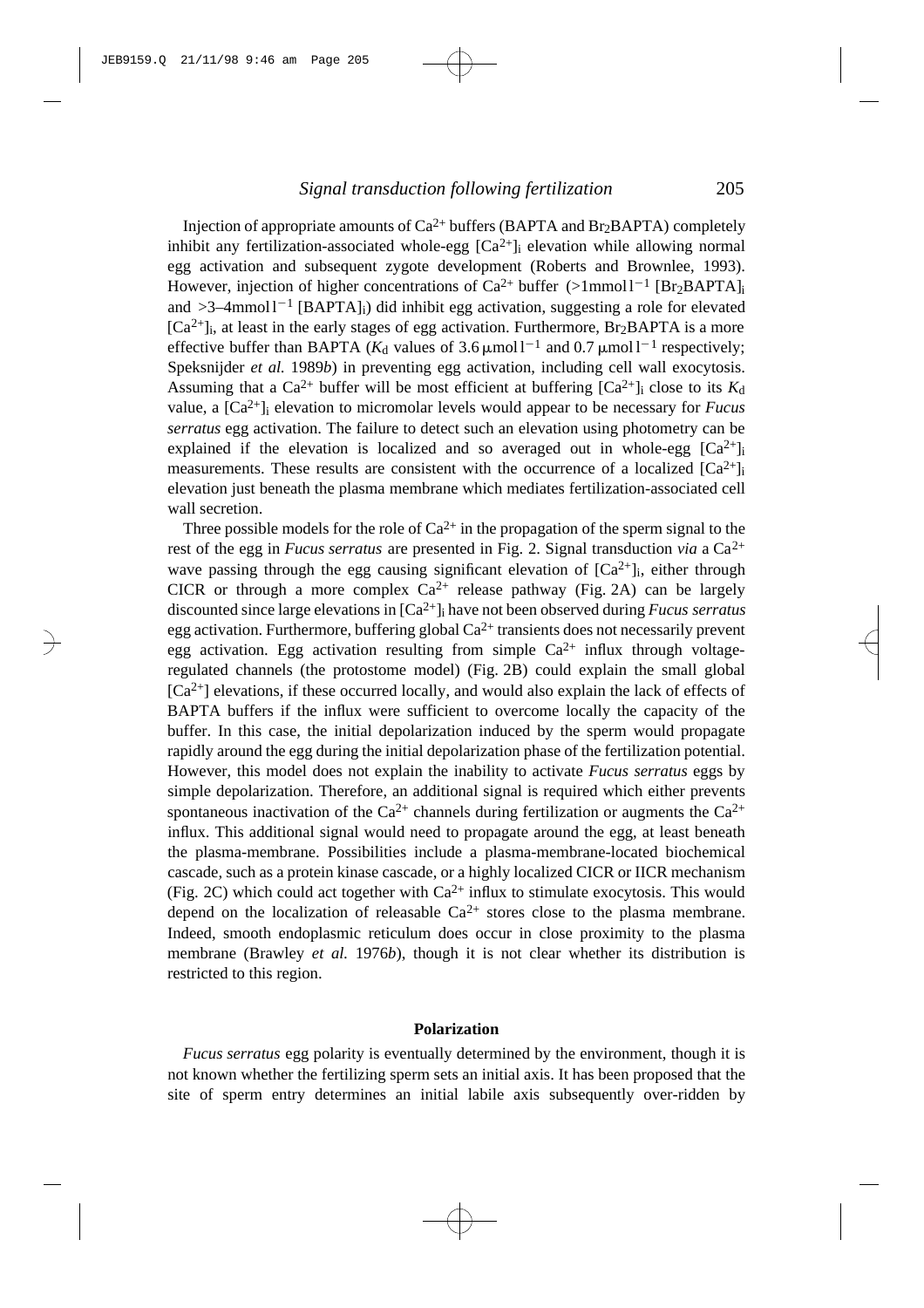

Fig. 2. Hypothetical models to explain the transduction of the sperm signal (S) throughout the egg during fertilization in *Fucus serratus.* (A) Propagation of a Ca2+ wave *via* intracellular release throughout the egg. (B) Propagation *via* depolarization and  $Ca^{2+}$  influx. (C) Propagation *via* influx and  $Ca^{2+}$  release from intracellular stores located just beneath the plasma membrane. See text for discussion.

environmental gradients (Knapp, 1931). Indeed this site is marked transiently by the male pronucleus surrounded by a high density of mitochondria (Brawley *et al.* 1976*a*). According to the speed of male pronuclear migration  $(0.2 \text{mmmin}^{-1})$  (Swope and Kropf, 1993), this asymmetry would last for the first 4h in the zygote. However, strong arguments for the existence of an internal axis remain elusive and experimental difficulties arise because many vectors polarize the zygote and the site of sperm entry is difficult to observe. However, zygotes subjected to polarized light germinate two rhizoids 130–160˚ from each other (Jaffe, 1958), i.e. they establish two axes. It is difficult to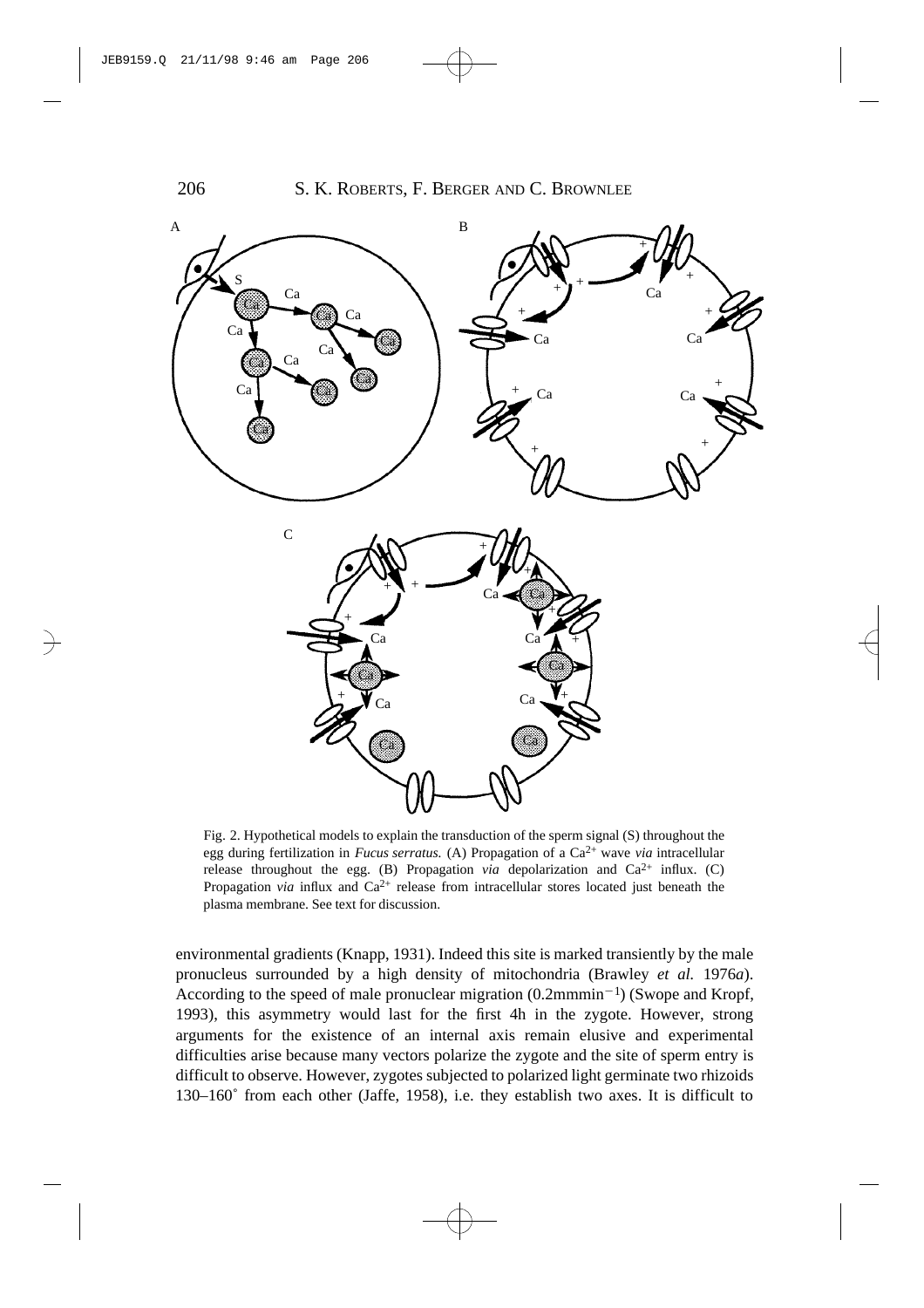Fig. 3. Ratio confocal images of cytosolic [Ca2+] in germinating *Fucus serratus* zygotes. Zygotes were loaded with a mixture of the  $Ca<sup>2+</sup>$  indicator Calcium Green and SNARF, both conjugated to 50000  $M_r$  dextran. The Ca<sup>2+</sup>-dependent signal of Calcium Green was divided by the Ca2+-insensitive SNARF fluorescence at the SNARF pH isosbestic emission wavelength (600nm). (For details see Berger and Brownlee, 1993.) (A)  $\lceil Ca^{2+} \rceil$  elevation at the growing rhizoid apex (red represents high  $[Ca^{2+}]$ , blue represents low  $[Ca^{2+}]$ ). (B) The same zygote after microinjection with Br<sub>2</sub>BAPTA, showing the absence of the  $[Ca^{2+}]$  elevation at the rhizoid apex. (C) Control zygote, microinjected with FITC-dextran  $(Ca<sup>2+</sup>$ -insensitive) and SNARF. FITC–dextran fluorescence, monitored at the same wavelengths as Calcium Green in A and B was divided by the SNARF fluorescence. This ratio image shows no gradients.

interpret this in terms of a single preformed axis which would be reorientated in two nearly opposite directions at once (Weisenseel *et al.* 1979). The cell biology of polarization in fucoid algae has recently been reviewed in detail (Kropf, 1992). An as yet unresolved argument concerns the role of  $Ca^{2+}$  in polar axis fixation and rhizoid germination. Hurst and Kropf (1991) showed that  $K^+$  was the only external ion essential for polar axis fixation. In contrast, Speksnijder *et al.* (1989*b*) showed that  $Ca^{2+}$  buffer injections could prevent zygote development by facilitating  $Ca^{2+}$  diffusion and abolishing localized  $Ca^{2+}$  gradients, presumably including the high  $[Ca^{2+}]$  at the growing rhizoid apex. Our own measurements of cytosolic [Ca2+] in germinating *Fucus serratus* zygotes do indeed show that injection of  $Br_2BAPTA$  can abolish the locally elevated  $[Ca^{2+}]$  at the growing rhizoid apex (Fig. 3). The experiments of Speksnijder *et al.* (1989*b*), while demonstrating an essential role for a  $[Ca<sup>2+</sup>]$  gradient during rhizoid germination, did not directly test whether buffer-treated zygotes had fixed polar axes. Monitoring the pattern of  $[Ca^{2+}]$ <sub>i</sub> in polarizing zygotes by a ratiometric method using confocal microspcopy has also shown that an early  $[Ca^{2+}]$ <sub>i</sub> gradient marks the future site of rhizoid germination (Berger and Brownlee, 1993). This  $[Ca^{2+}]}$  gradient is amplified during germination and maintained at the tip of growing rhizoids (Fig. 3). It has been proposed that the gradient originates from spatial regulation of membrane Ca2+ conductances (Taylor *et al.* 1992). To investigate this hypothesis, a laser microsurgery method has been designed to remove small regions of the zygote cell wall (Taylor and Brownlee, 1993). This allows access to an undisturbed membrane area for a patch-clamp electrode. Future experiments using this technique will be aimed at characterizing further the role of plasma membrane ion channels in the polarization of *Fucus serratus* zygotes.

# **Cell cycle activation**

*Fucus serratus* eggs are probably arrested in phase G1 of the cell cycle, following the meiotic and mitotic divisions of the primary oocyte (McCully, 1968; Callow *et al.*1985). In sea urchins, a  $Ca^{2+}$  transient is thought to trigger cell cycle re-initiation following fertilization by targetting cell cycle control proteins (Whitaker and Patel, 1990). In *Fucus serratus*, the absence of a large global fertilization-associated  $Ca^{2+}$  transient leaves open the question of what triggers the cell cycle. A  $Ca^{2+}$ -independent process may be responsible, for example MAP kinases (mitogen-activated protein kinases) which play a role in signal transduction in animal cells. These are activated by epidermal growth factor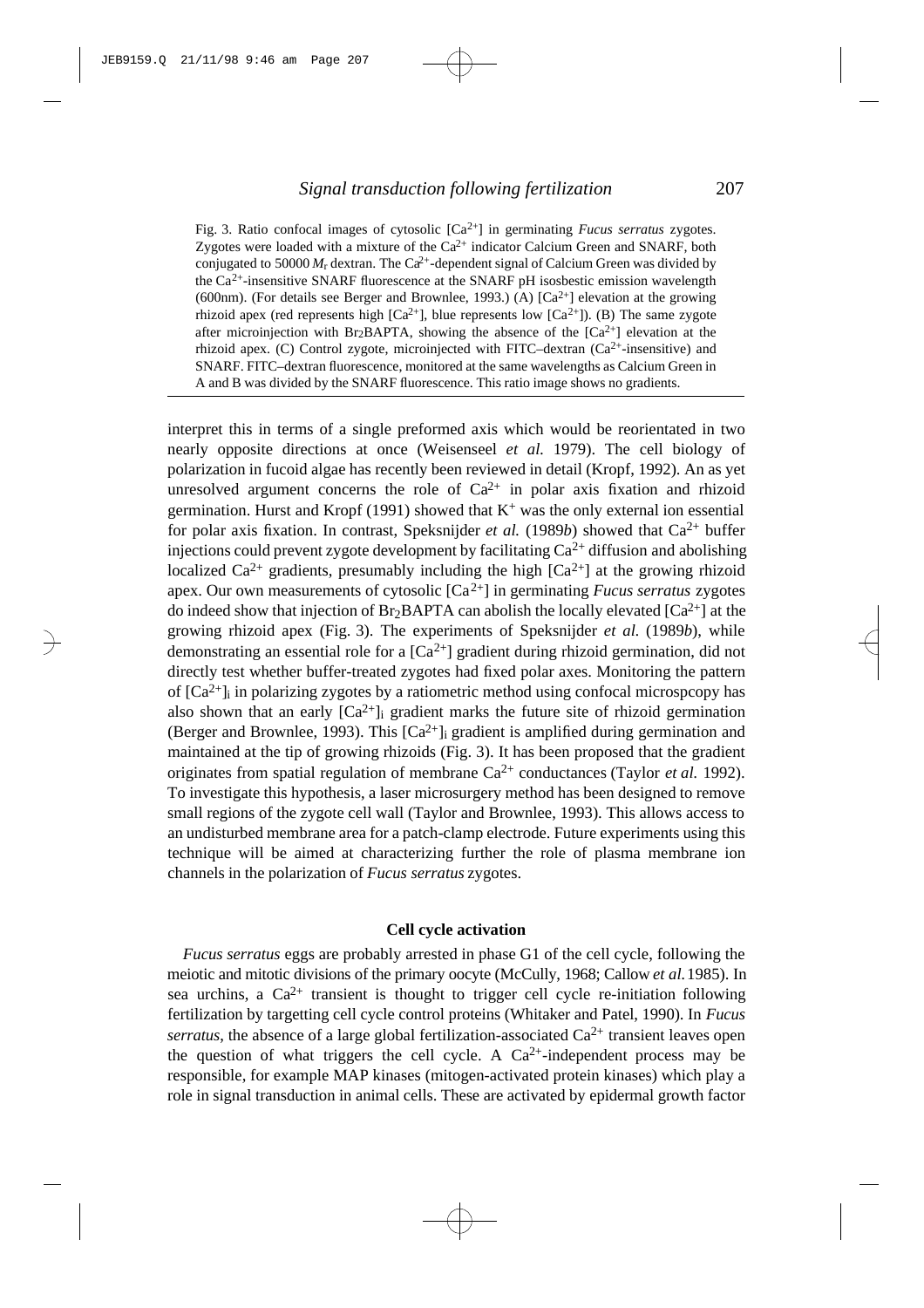(EGF) and nerve growth factor (NGF) and are coupled by receptors belonging to the tyrosine kinase family. Homologues in budding yeast are part of the pathway inducing a differentiation programme involved in mating (see Sprague, 1992, for a recent review). A  $Ca<sup>2+</sup>$ -dependent protein kinase C is thought to regulate egg activation events in *Xenopus laevis* (Bement, 1992) and hamster (Gallicano *et al.* 1993). In sea urchin, an increase in cytosolic pH plays a role (in conjunction with  $[Ca^{2+}]_i$ ) in the activation of protein synthesis (Winkler *et al.* 1980). In *Xenopus laevis,* a fertilization-induced cytosolic alkalization closely follows M-phase promoting factor (MPF) inactivation (Charbonneau and Grandin, 1992). In protostome eggs, fertilization-induced changes in cytosolic pH are inferred from acid release by the egg following activation (Paul, 1975). An amiloride-sensitive Na+/ $H^+$ exchanger activity is present in *Fucus serratus* zygotes (Gibbon and Kropf, 1993) and intracellular pH has been measured with pH-sensitive microelectrodes. After fertilization, a very slow and small cytosolic acidification (from 7.5–7.35 at 3h) has been detected (Gibbon and Kropf, 1993). So far there is no evidence for any early pH transients following fertilization.

The absence of any large global  $Ca^{2+}$  transient that may be related to reinitiation of the cell cycle may simply reflect the likelihood that the cell cycle may not be activated immediately following fertilization. In *Fucus serratus*, cell division is not observed until approximately 16h post-fertilization. A long-delayed first cell division may reflect the requirement to register and respond to the prevailing light direction in order to maximize the probability of survival. Data on the precise timing of phases of the cell cycle in *Fucus serratus* are urgently required before progress can be made towards understanding the signal transduction processes involved.

This work was supported by the SERC and the Marine Biological Association, UK.

#### **References**

- ABRAHAM, R. T., KARINTZ, L. M., SECRIST, J. P. AND LEIBSON, P. J. (1992). Signal transduction through the T-cell antigen receptor. *Trends biochem. Sci.* **17**, 413–419.
- ALLEN, R. D. (1953). Fertilization and artificial activation in the eggs of the surf-clam, *Spisula solidissima. Biol. Bull*. *mar. biol. Lab., Woods Hole* **1052**, 213–239.
- ALLEN, R. D. AND GRIFFIN, J. L.(1958). The time and sequence of early events in the fertilization of sea urchin eggs. I. The latent period and the cortical reaction. *Expl Cell. Res.* **15**, 163–173.
- ALLEN, R. D., JACOBSEN, J. J. AND JAFFE, L. F. (1972). Ionic concentrations in developing *Pelvetia* eggs. *Devl Biol.* **27**, 538–545.
- BEMENT, W. M. (1992). Signal transduction by calcium and protein kinase C during egg activation. *J. exp. Zool*. **263**, 382–397.
- BENTRUP, F. W. (1963). Vergleichende untersuchungen zur Polaritatsinduktion furch das Licht an der Equisetum-spore und der *Fucus* Zygote. *Planta* **59**, 472–491.
- BERGER, F**.** (1992). Mechanisms of initiation and propagation of the calcium wave during the fertilization in deuterostomes. *Int. J. devl Biol.* **36**, 245–262.
- BERGER, F. AND BROWNLEE, C. (1993). Ratio confocal imaging of free cytoplasmic calcium gradients in polarizing and polarized *Fucus* zygotes. *Zygote* **1**, 9–15.
- BLIEL, J. D. AND WASSERMAN, P. M. (1980). Mammalian sperm and egg interaction identification of a glycoprotein in mouse egg *zonae pellucidae* possessing receptor activity for sperm. *Cell* **20**, 873–882.
- BLOOM, T., SZUTS, E. AND ECKBERG, W. (1988). Inositol triphosphates, inositol phospholipid metabolism and germinal vesicle breakdown in surf clam oocytes. *Devl Biol*. **129**, 532–540.
- BRASSARD, M., DUCLOHIER, H., MOREAU, M. AND GUERRIER, P.(1988). Intracellular pH change does not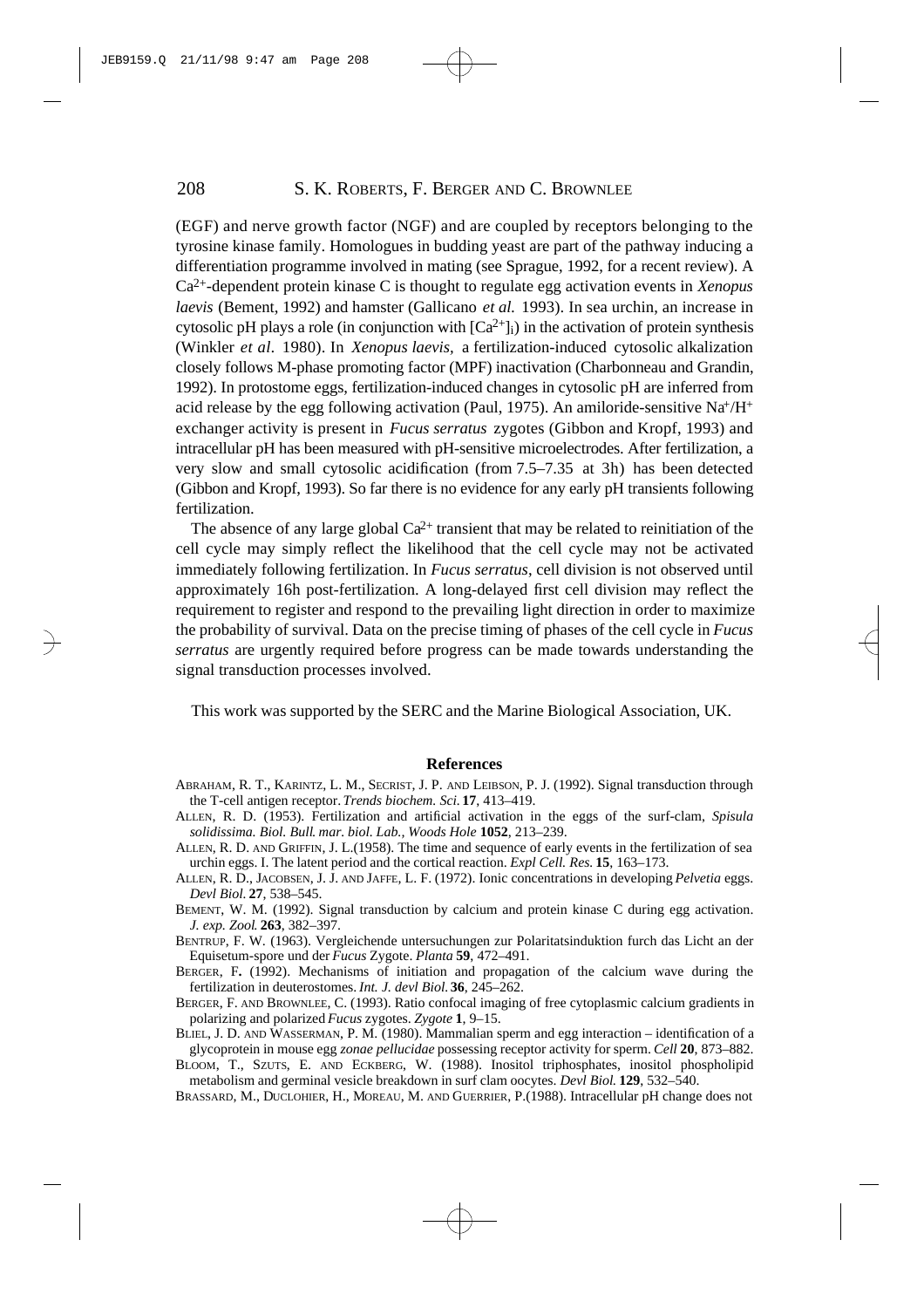appear as a prerequisite for triggering activation of *Barnea candida* (Mollusca, Polecypoda) oocytes. *Gamete Res*. **201**, 43–52.

- BRAWLEY, S. H. (1991). The fast block against polyspermy in fucoid algae is an electrical block. *Devl Biol.* **144**, 94–106.
- BRAWLEY, S. H. AND BELL, E.(1987). Partial activation of *Fucus* eggs with calcium ionophore and low sodium sea water. *Devl Biol.* **122**, 217–226.
- BRAWLEY, S. H. AND JOHNSTON, L. E. (1991). Survival of fucoid embryos in the intertidal zone depends upon the developmental stage and microhabitat. *J. Phycol*. **27**, 179–186.
- BRAWLEY, S. H., WETHERBEE, R. AND QUATRANO, R. S. (1976*a*). Fine structural studies of the gametes and embryos of *Fucus vesiculosus.* I. Fertilization and pronulear fusion. *J. Cell Sci*. **20**, 233–254.
- BRAWLEY, S. H., WETHERBEE, R. AND QUATRANO, R. S. (1976*b*). Fine structural studies of the gametes and embryos of *Fucus vesiculosus*. II. The cytoplasm of the egg and young zygote. *J. Cell Sci*. **20**, 255–271.
- BROWNLEE, C. AND DALE, B. (1990). Temporal and spatial correlation of fertilization current, calcium waves and cytoplasmic contraction in eggs of *Ciona intestinalis*. *Proc. R. Soc. Lond. B***239**, 321–328.
- CALLOW, J. A., CALLOW, M. E. AND EVANS, L. V**.** (1985). Fertilization in *Fucus*. In *Biology of Fertilization* (ed. C. B. Metz and A. Monroy), vol. 2, pp. 389–407. New York: Academic Press.
- CARRE, D., SARDET, C. AND ROUVIERE, C. (1990). Fertilization in ctenophores. In *Mechanism of Fertilization: Plants to Humans* (ed. B. Dale). NATO ASI Series, vol. H45, pp. 626–636. Berlin, Heidelberg: Springer-Verlag.
- CHAMBERS, E. L. AND DEARMENDI, J. (1979). Membrane potential, action potential and activation potential of the eggs of the sea urchin, *Lytechinus variagatus. Expl Cell Res.***122**, 203–218.
- CHARBONEAU, M. AND GRANDIN, N. (1992). A hypothesis on p34cdc2 sequestration based on the existence of calcium-coordinated changes in H<sup>+</sup> and MPF activities during *Xenopus* egg activation. *Biol. Cell* **75**, 165–172.
- CIAPA, B., BORG, B. AND WHITAKER, M.(1993). Polyphosphoinositol metabolism during the fertilization wave in sea urchin eggs. *Development* (in press).
- CIAPA, B. AND EPEL, D.(1991). A rapid change in phosphorylation on tyrosine accompanies fertilization of sea urchin eggs. *FEBS Lett*. **293**, 167–170.
- DALE, B., DEFELICE, L. J. AND TAGLIETTI, V. (1978). Membrane noise and conductance increase during single spermatooza–egg interactions. *Nature* **275**, 217–219.
- DAVID, C., HALLIWELL, J. AND WHITAKER, M. (1988). Some properties of the membrane currents underlying the fertilization potential in sea urchin eggs. *J. Physiol.*, *Lond.* **402**, 139–154.
- DAVIDSON, E. H. (1986). *Gene Activity in Early Development.*New York: Academic Press.
- DAWID, I. B. (1992). Mesoderm induction and axis determination in *Xenopus laevis*. *BioEssays* **14**, 687–691.
- DELISLE, S. AND WELSH, M. J. (1992). Inositol trisphosphate is required for the propagation of calcium waves in *Xenopus* oocytes. *J. biol. Chem*. **267**, 7963–7966.
- DUPONT, G., BERRIDGE, M. J. AND GOLDBETER, A.(1991). Signal-induced  $Ca^{2+}$  oscillations: properties of a model based on Ca2+-induced Ca2+ release. *Cell Calcium* **12**, 73–85.
- EPEL, D.(1990). The initiation of development at fertilization. *Cell. Differ*. **29**, 1–12.
- EVANS, L. V., CALLOW, J. A. AND CALLOW, M. E.(1982). The biology and biochemistry of reproduction and early development in *Fucus*. *Prog. phycol. Res*. **1**, 67–110.
- FERGUSON, J. E., POTTER, B. AND NUCCITELLI, R. (1990). The effect of myo-inositol 1,4,5-trisphosphate on Cl<sup>-</sup> current pattern and intracellular Ca<sup>2+</sup> in the *Xenopus laevis* oocyte. *Biochem. biophys. Res. Commun.* **172**, 229–236.
- FOLTZ, K. R., PARTIN, J. S. AND LENNARZ, W. J. (1993). Sea urchin egg receptor for sperm: sequence similarity of binding domain and hsp70. *Science* **259**, 1421–1424.
- FREEMAN, G. AND RIDGEWAY, F.(1993). The role of intracellular calcium and pH during fertilization and egg activation in the hydrozoan *Phialidium*. *Devl Biol*. **156**, 176–190.
- GALIONE, A., LEE, H. C. AND BUSA, W. B. (1991).  $Ca^{2+}$ -induced  $Ca^{2+}$  release in sea urchin egg homogenates: modulation by cyclic ADP-Ribose. *Science* **253**, 1143–1146.
- GALLICANO, I. G., SCHWARZ, S. M., MCGAUGHY, R. W. AND CAPCO, D. G. (1993). Protein kinase C, a pivotal regulator of hamster egg activation, functions after elevation of intracellular free calcium. *Devl Biol*. **156**, 94–106.
- GIBBON, B. C. AND KROPF, D. L. (1993). Intracellular pH and its regulation in *Pelvetia* zygotes. *Devl Biol*. **157**, 259–268.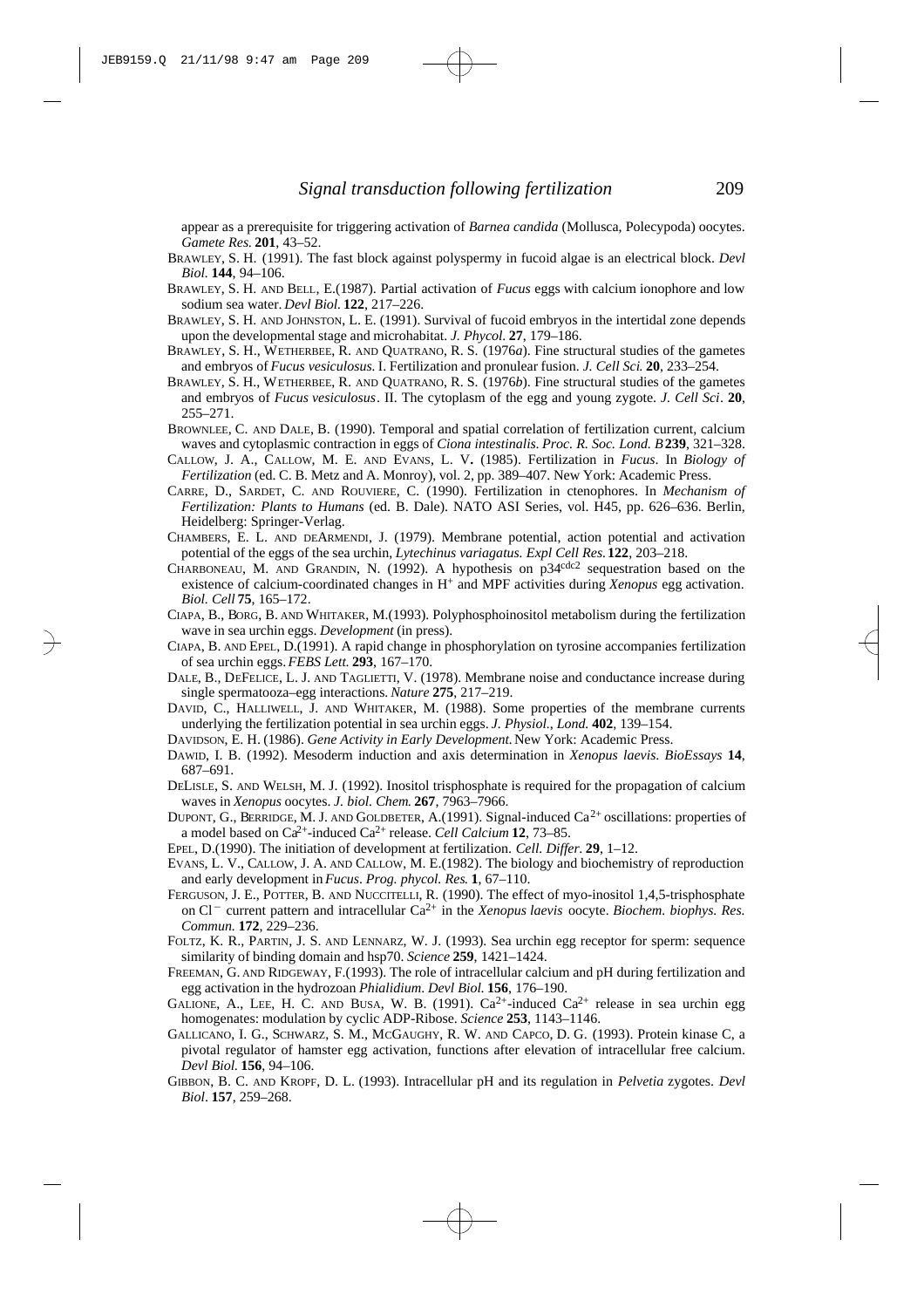- GINSBURG, A. S. (1987). Egg cortical reaction during fertilization and its role in block to polyspermy. *Sov. Sci. Rev. F. Physiol. gen. Biol*. **1**, 307–375.
- GIUDICE, G. (1986). *The Sea Urchin Embryo. A Developmental Biological System.* Berlin: Springer-Verlag.
- GOULD, M. AND STEPHANO, J. L. (1989). How do sperm activate eggs in *Urechis* (as well as polychaetes and molluscs)? In *Mechanisms of Egg Activation* (ed. R. Nuccitelli, G. N. Cherr and W. H. Clark, Jr), pp. 201–214. New York: Plenum.
- GOULD, M. AND STEPHANO, J. L. (1991). Peptides from sperm acrosomal protein that initiate egg development. *Devl Biol*. **146**, 509–518.
- GOULD-SOMERO, M. (1981). Localized gating of egg Na<sup>+</sup> channels by sperm. *Nature* **291**, 254–256.
- GURDON, J. B.(1992). The generation of diversity and pattern in animal development. *Cell* **68**, 185–199.
- HEINECKE, J. W. AND SHAPIRO, B. M.(1992). The respiratory burst oxidase of fertilization. *J. biol. Chem*. **267**, 7959–7962.
- HETHERINGTON, A. M., SOMMERVILLE, J., MASTERS, A. K. AND MITCHELL, A. G.(1990). Evidence which supports the presence of stored messenger ribonucleicprotein (mRNP) in the unfertilized eggs of *Fucus serratus*. In *Mechanism of Fertilization: Plants to Humans* (ed. B. Dale). NATO ASI Series, vol. H45, pp. 653–661. Berlin, Heidelberg: Springer-Verlag.
- HURST, S. R. AND KROPF, D. L. (1991). Ionic requirements for establishment of an embryonic axis in *Pelvetia* zygotes. *Planta* **185**, 27–33.
- JAFFE, L. A., GOULD-SOMERO, M. AND HOLLAND, L. (1979). Ionic mechanism of the fertilization potential of the marine worm, *Urechis caupo* (Echiura). *J. gen Physiol.* **73**, 469–692.
- JAFFE, L. F.(1958). Tropistic responses of zygotes of the fucaceae to polarized light. *Expl Cell Res.* **15**, 282–299.
- JAFFE, L. F. (1983). Sources of calcium in egg activation: a review and hypothesis. *Devl Biol*. **99**, 265–276.
- JAFFE, L. F. (1991). The path of calcium in cytosolic calcium oscillations: a unifying hypothesis. *Proc. natn. Acad. Sci. U.S.A*. **88**, 9883–9887.
- JEFFERY, W. R. (1984). Pattern formation by ooplasmic segregation in ascidian eggs. *Biol. Bull*. *mar. biol. Lab., Woods Hole***166**, 277–289.
- JOHNSTON, R. N. AND PAUL, M. (1977). Calcium influx following fertilization of *Urechis caupo* eggs. *Devl Biol.* **57**, 364–374.
- JONES, J. L., CALLOW, J. A. AND GREEN, J. R. (1990). The molecular nature of *Fucus* sperm surface antigens recognised by monoclonal antibodies FS1 to FS12. *Planta* **182**, 64–71.
- KNAPP, E.(1931). Entwicklungsphysiologische Untersuchungen an Fucaceen-Eiern. I. Zur Kenntnis der Polaritat der Eier von *Cytosira barbata. Planta* **14**, 731–751.
- KOEHLER, L. D. AND LINSKEN, H. E. (1967). Incorporation of protein and RNA precursors into fertilized *Fucus* eggs. *Protoplasma* **64**, 209–212.
- KROPF, D. L. (1992). Establishment and expression of cellular polarity in fucoid zygotes. *Microbiol. Rev.* **56**, 316–339.
- KROPF, D. L., HOPKINS, R. AND QUATRANO, R. S. (1989). Protein synthesis and morphogenesis are not tightly linked during embryogenesis in *Fucus*. *Devl Biol*. **134**, 452–461.
- KROPF, D. L., KLOAREG, B. AND QUATRANO, R. S. (1988). Cell wall is required for the fixation of the embryonic axis in *Fucus* zygotes. *Science* **239**, 187–190.
- KROPF, D. L., MADDOCK, A. AND GARD, D. L. (1990). Microtubule distribution and function in early *Pelvetia* development. *J. Cell Sci*. **97**, 545–552.
- LARABELL, C. AND NUCCITELLI, R. (1992). Inositol lipid hydrolysis contributes to  $Ca^{2+}$  wave in the activating egg of *Xenopus laevis. Devl Biol*. **153**, 347–355.
- LEVRING, T.(1952). Remarks on the submicroscopical structure of eggs and spermatozoids of *Fucus* and related genera. *Physiol. Plant* **5**, 528–539.
- LYNN, J. W., MCCULLOH, D. H. AND CHAMBERS, E. L. (1988). Voltage clamp studies of fertilization in sea urchin eggs. II. Current patterns in relation to sperm entry, non-entry and activation. *Devl Biol*. **128**, 305–323.
- MASTERS, A. K., SHIRRAS, A. D. AND HETHERINGTON, A. M. (1992). Maternal mRNA and early development in *Fucus*. *Plant J.* **2**, 619–622.
- MCCULLOH, D. H. AND CHAMBERS, E. L. (1991). A localized zone of increased conductance progresses over the surface of the sea urchin egg during fertilization. *J. gen. Physiol*. **97**, 579–604.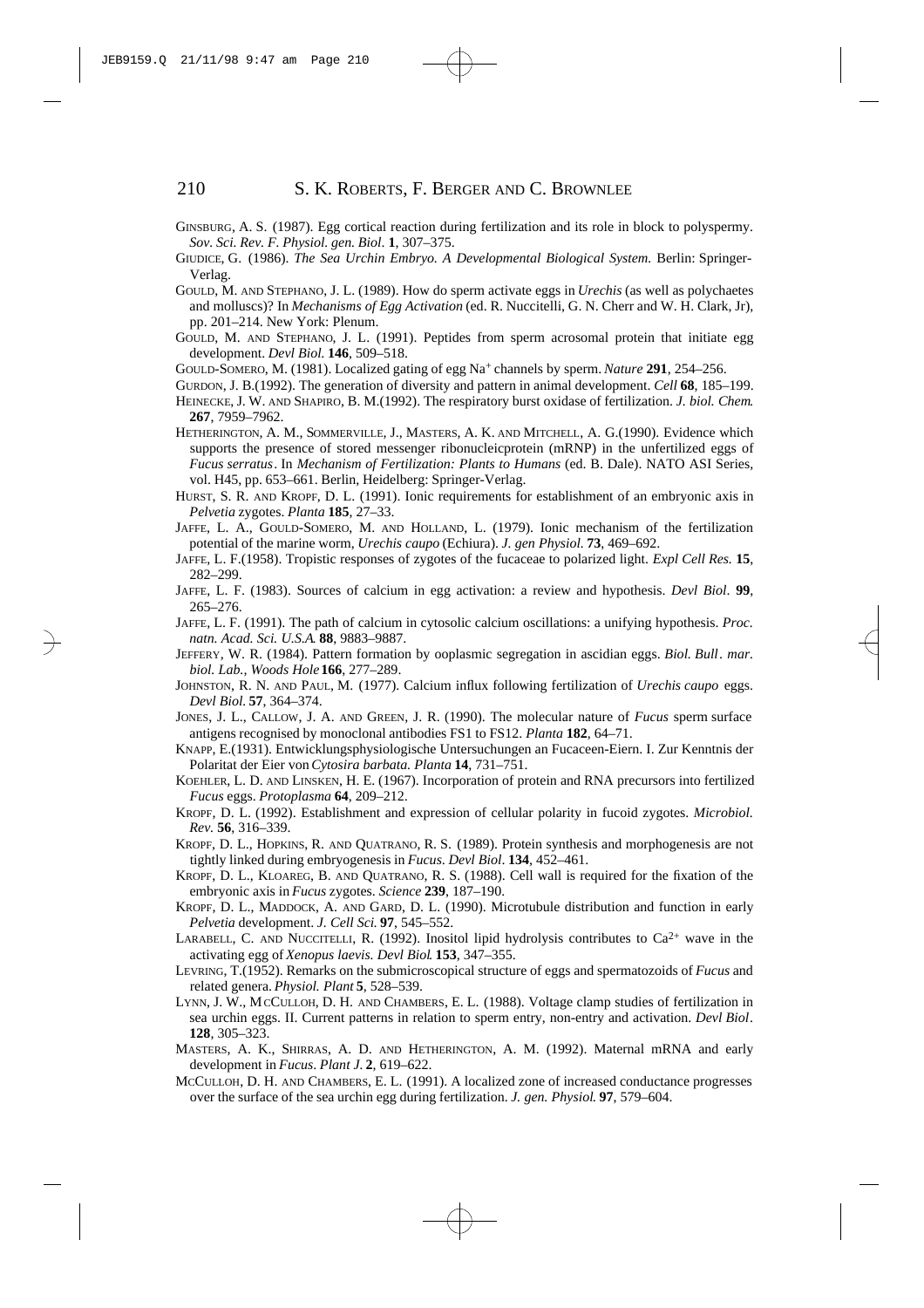- MCCULLY, M. E. (1968). Histological studies on the genus *Fucus*. II. Histology of the reproductive tissues. *Protoplasma* **66**, 205–230.
- MCDOUGALL, A., GILLOT, I. AND WHITAKER, M. (1993). Thimerosal reveals calcium-induced calcium release in unfertilized sea urchin eggs. *Zygote* **1**, 35–42.
- MCPHERSON, S. M., MCPHERSON, P. S., MATTHEWS, L., CAMPBELL, K. P. AND LONGO, F. J. (1992). Cortical localization of a calcium release channel in sea urchin eggs. *J. Cell Biol*. **116**, 1111–1121.
- MIYASAKI, S., YUZAKI, M., NAKADA, K., SHIRAKAWA, H., NAKANISHI, S., NAKADE, S. AND MIKOSHIBA, K. (1992). Block of Ca<sup>2+</sup> wave and Ca<sup>2+</sup> oscillation by antibody to the inositol 1,4,5-trisphosphate receptor in fertilized hamster eggs. *Science* **257**, 251–255.
- MOHRI, T. AND HAMAGUCHI, Y. (1991). Propagation of transient calcium increase in sea urchin eggs upon fertilization and its regulation by microinjection of EGTA solution. *Cell Struct. Funct*. **16**, 157–165.
- MOSER, F. (1939). Studies on the cortical layer response to stimulating agents in the *Arbacia* egg. I. Response to insemination. *J. exp. Zool.* **80**, 423–445.
- O'SAGE, S., MERRIT, E. J., HALLAM, T. J. AND RINK, T. J. (1989). Receptor mediated calcium entry in fura-2 loaded human platelets stimulated with ADP and thrombin. *Biochem. J*. **258**, 923–926.
- PARYS, J. B., SERNETT, S. W., DELISLE, S., SNYDER, P. M., WELSH, M. J. AND CAMPBELL, K. P. (1992). Isolation, characterization and localization of the inositol 1,4,5-trisphosphate receptor protein in *Xenopus laevis* oocytes. *J. biol. Chem*. **267**, 18776–18782.
- PAUL, M. (1975). Release of acid and changes in light-scattering properties following fertilization of *Urechis caupo* eggs. *Devl Biol*. **43**, 299–312.
- PEAUCELLIER, G., SHARTZER, K., JIANG, W., MAGGIO, K. AND KINSEY, W. H. (1993). Anti-peptide antibody identifies a 57kDa protein tyrosine kinase in the sea urchin egg cortex. *Dev. Growth Differ*. **35**, 199–208.
- PENG, H. B. AND JAFFE, L. F. (1976). Cell wall formation in *Pelvetia* embryo. A freeze fracture study. *Planta* **133**, 57–71.
- PETERSON, D. AND TORREY, J. G. (1968). Amino acid incorporation in developing *Fucus* embryos. *Plant Physiol*. **43**, 941–947.
- QUATRANO, R. S. (1968). Rhizoid formation in *Fucus* zygotes. Dependence on protein and ribonucleic acid synthesis. *Science* **162**, 468–470.
- RAKOW, T. L. AND SHEN, S. S. (1990). Multiple stores of calcium are released in the sea urchin egg during fertilization. *Proc. natn. Acad. Sci. U.S.A*. **87**, 9285–9289.
- ROBERTS, S. K. AND BROWNLEE, C.(1993). Cytoplasmic calcium and *Fucus* egg activation. *Development* (in press).
- SARDET, C., GILLOT, I., RUSCHER, A., PAYAN, P., GIRARD, J. P. AND DERENZYS, G. (1992). Ryanodine activates sea urchin eggs. *Dev. Growth Differ*. **34**, 37–42.
- SAWADA, T. AND OSANAI, K. (1981). The cortical contraction related to the ooplasmic segregation in *Ciona intestinalis*. *Wilhelm Roux Arch. devl Biol***190**, 208–214.
- SCHMIDT, T., PATTON, C. AND EPEL, D.(1982). Is there a role for the  $Ca^{2+}$  influx during the fertilization of the sea urchin egg? *Devl Biol.* **90**, 284–290.
- SHAPIRO, B. (1991). The control of oxidant stress at fertilization. *Science* **252**, 531–536.
- SHEN, S. S. AND BUCK, W. R. (1993). Sources of calcium in sea urchin eggs during the fertilization response. *Devl Biol.* **157**, 157–169.
- SPEKSNIJDER, J. E., JAFFE, L. F. AND SARDET, C.(1989*a*). Polarity of sperm entry in the ascidian egg. *Devl Biol.* **139**, 180–184.
- SPEKSNIJDER, J. E., MILLER, A. L., WEISENSEEL, M. H., CHEN, T. H. AND JAFFE, L. F. (1989*b*). Calcium buffer injection blocks fucoid egg development by facilitating calcium diffusion. *Proc. natn. Acad. Sci. U.S.A.* **86**, 6607–6611.
- SPRAGUE, G. F.(1992). Kinase cascade conserved*. Curr. Biol*. **2**, 587–589.
- STAFFORD, C. J., CALLOW, J. A. AND GREEN, J. C. (1993). Inhibition of fertilization in *Fucus* by a monoclonal antibody that binds to domains on the egg surface. *J. Phycol.* (in press).
- STAFFORD, C. J., GREEN, J. R. AND CALLOW, J. A. (1992). Organisation of glycoproteins into plasma membrane domains on *Fucus* eggs. *J. Cell Sci.* **101**, 437–448.
- ST JOHNSTON, D. AND NUSSLEIN-VOLHARD, C. (1992). The origin of pattern and polarity in the *Drosophila* embryo. *Cell* **68**, 201–219.
- SWANN, K., MCCULLOH, D. L., MCDOUGALL, A., CHAMBERS, E. L. AND WHITAKER, M. (1992). Sperm-